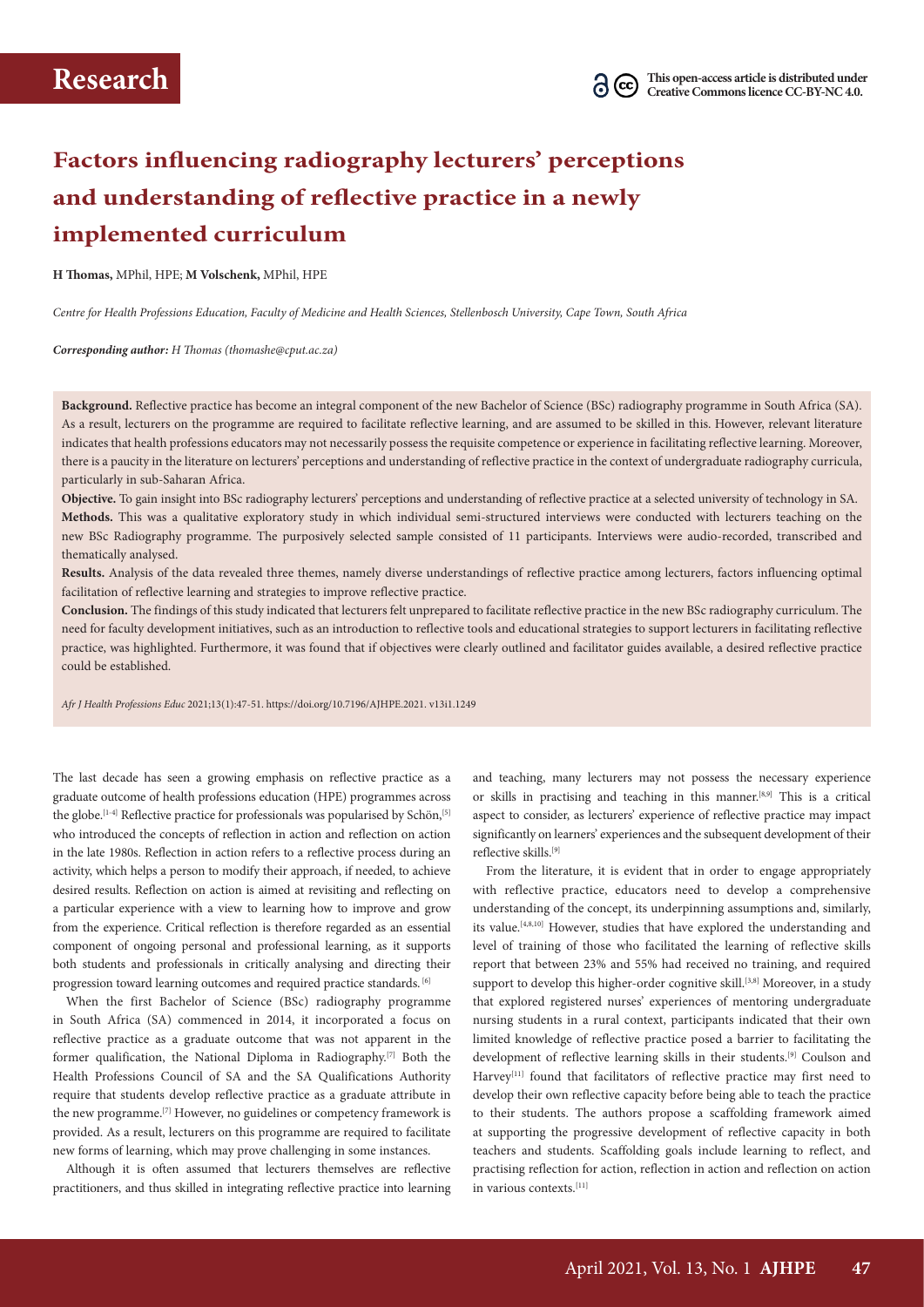Although well established internationally,<sup>[2,4]</sup> the concepts of reflection and reflective practice have received little attention in radiography education in the sub-Saharan African context. Available literature focuses on the use of reflective tools for radiography students in which their reflective writing skills are assessed through guided reflective writing.<sup>[2]</sup> There is, however, a paucity in the literature on radiography lecturers' engagement with reflective practice, and their perceptions and understanding thereof in the context of undergraduate radiography education. This study aimed to explore radiography lecturers' perceptions and understanding of reflective practice in the context of the new BSc radiography programme at a selected university of technology in SA, with a view to inform future curriculum design and faculty development initiatives.

## **Methods**

## **Research design**

In this study, an exploratory descriptive design was used to explore and develop a meaningful interpretation of how lecturers' perceptions and understanding of reflective practice influenced its facilitation in their specific teaching context.<sup>[12]</sup>

### **Study participants**

The study population consisted of 14 lecturers teaching on the radiography programme. Lecturers who taught on both the clinical and academic curriculum of the new BSc radiography programme were eligible to participate in the study. A study sample of 11 participants (*N*=11) was purposively selected. Two lecturers did not respond to the invitation to participate, while another only taught on the academic curriculum, and was therefore excluded from the study. The 11 eligible lecturers who responded to the invitation were all selected, given the diverse qualities they would bring to the study. This allowed the researchers to explore whether aspects such as years of teaching experience, being a junior v. a senior lecturer and having a Master's degree v. a BTech qualification had any influence on participants' perceptions and understanding of reflective practice in the context of the new BSc radiography curriculum.

#### **Data generation**

Qualitative data were generated by means of semi-structured, individual, faceto-face interviews, which were conducted by the principal investigator. This approach allowed for considerable flexibility in scope and depth, enabling the researchers to gain a deep, holistic understanding of the participants' viewpoints within their settings.[12] The interview schedule was guided by the study objectives and informed by the literature on previous studies that explored the perceptions and understanding of educators facilitating reflective practice in the health professions context. Interview questions explored participants' own experiences with, and understanding of, reflective practice, as well as their experiences with implementing reflective practice in the new BSc radiography curriculum. Interviews were audio-recorded with the written consent of participants, and transcribed verbatim by an independent transcriber.

## **Data analysis**

Data were thematically analysed using Braun and Clarke's<sup>[13]</sup> six phases of thematic analysis, which include familiarising oneself with the data, generating initial codes, searching for themes, reviewing themes, refining and naming themes and producing a report. The transcripts were initially read and re-read by the principal investigator in order to familiarise herself with the data and identify initial codes. After initial coding, common meanings were recognised, and themes were identified. Codes and themes were reviewed and refined in collaboration with the co-investigators. The themes were developed inductively.

#### **Quality assurance**

Shenton's<sup>[14]</sup> strategies for ensuring trustworthiness in qualitative research were followed, to ensure rigour. The quality criteria that were addressed included credibility, transferability, dependability and confirmability.<sup>[14]</sup> A step-by-step approach to the data analysis process, the researcher's reflective notes and appendices are available to demonstrate transparency. Additionally, the transcriptions were returned to participants for member checking in order to ensure that a shared meaning of the data was obtained.[12] Since the principal investigator was part of the teaching team on the new BSc radiography programme, and conducted all interviews, it was essential to remain cognisant of her own preconceptions and biases, as well as the potential influence she might have on data generation and analysis. Reflexivity was enhanced through keeping a research journal and maintaining open dialogue and discussion with the co-investigators during data generation and analysis.

## **Ethical considerations**

Ethical approval was obtained from the Stellenbosch University Health research ethics committee (ref. no. S17/03/063) as well as from the research ethics committee of Cape Peninsula University of Technology (ref. no. 2017/H19). Participation in the study was voluntary, and informed consent was obtained from each participant prior to interview commencement. Anonymity was ensured by assigning a unique number to participants. Data were stored on a password-protected computer.

### **Results**

The qualitative data analysis provided valuable insight into lecturers' perceptions and understanding of reflective practice in the context of the new BSc radiography curriculum. Three themes, namely diverse understandings of reflective practice among lecturers, factors influencing optimal facilitation of reflective learning and strategies to improve reflective practice, were identified.

All participants were lecturers at the selected university of technology, and were involved in a faculty development programme or held a formal qualification in teaching in higher education.

The data and interpretative comments were organised into three overarching themes, as follows.

## **Theme 1: Diverse understandings of reflective practice among lecturers**

Lecturers' responses revealed diverse understandings of the concept of reflective practice. This influenced their personal engagement with it.

Some of the junior lecturers indicated that they were exposed to reflective practice during their own training, either as radiographers or lecturers. As a result, their engagement with reflective practice seemed to have an outward focus on issues relating to student interaction and learning, as well as the identification of problem areas in learning:

'After having given the class, I would think about the student participation, whether or not I was happy with that and if I felt the student participation was what I expected.' (participant 1)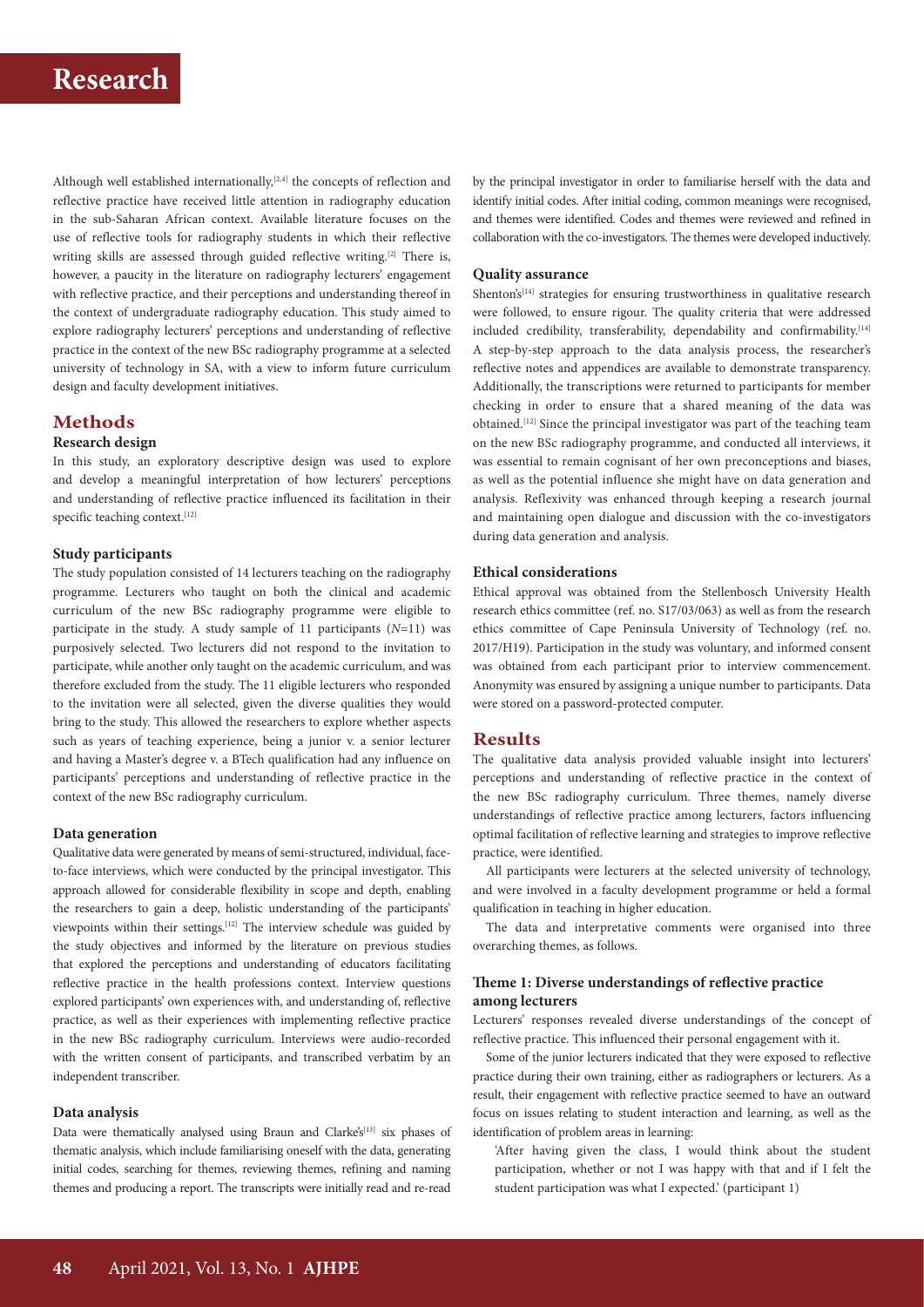'Once you've done with your teaching, you think to yourself, have they understood what you've done and the evidence is when they do an assignment.' (participant 3)

The more senior lecturers, on the other hand, reported that they had little prior exposure to reflective practice in their own training. During engagement with reflective practice, they seemed to adopt an inward focus, assessing their own teaching methods and analysing their teaching practices:

'What I've done was it good or bad and how can I improve it?' (participant 7)

One lecturer indicated that (s)he did not understand the concept of reflective practice:

'I don't really understand reflective practice … I can just maybe think that it is reflecting on stuff that you know or things that you have learnt.' (participant 6)

## **Theme 2: Factors influencing optimal facilitation of reflective learning**

This theme highlighted lecturers' perceptions of factors that may influence the facilitation of reflective learning in students.

One lecturer considered self-exploration with reflective practice as a key enabler to the effective facilitation of reflective learning in students:

'I don't think I would have been so comfortable to teach it to students or to invite students on this journey if I didn't read about it and if I didn't try it out.' (participant 2)

Poor student engagement with reflective learning was viewed by many participants as a negative influence on the effective implementation of reflective practice in the new curriculum:

'They [students] are not used to that kind of learning. It's not something that they get introduced to early on, and by the time they get to fourth year, they're like … we got by without this new learning method.' (participant 1)

Large groups posed a significant challenge to the optimal facilitation of reflective practice:

'The other challenge … the numbers … when you are dealing with a large number of students it becomes a little bit challenging.' (participant 8)

Furthermore, lecturers expressed frustration with the limited time allocated for the facilitation of reflective learning in the curriculum:

'I think time is the biggest obstacle because on the timetable you get sessions with the students and you have that as contact time to deliver content.' (participant 2)

In addition, the fact that reflective practice was not overtly taught and assessed in the new curriculum was viewed by many lecturers as a hindrance to the facilitation of reflective practice:

'Reflection needs to be made explicit … it must find a place in whether it's a learner guide … whether it's a lesson plan that we give to the students, it must be mentioned by name'. (participant 2)

'If there is nothing attached to it, a mark or a requirement then some of them are just doing it for the sake of completing it.' (participant 10)

### **Theme 3: Strategies to improve reflective practice**

This theme emphasises lecturers' need to be introduced to reflective tools and to be supported with the integration of reflective practice in the new curriculum.

A few lecturers alluded to the need for clear guidelines on the implementation of reflective practice in the new curriculum:

'As a department, we must decide sort of a policy on reflective practice or reflection.' (participant 9)

Lecturers reported that they found it challenging to familiarise themselves with the disciplinary content of the new curriculum while simultaneously having to learn how to facilitate the development of reflective skills:

'First of all okay, in a new setting, you have to try and get a grasp of what needs to be in the curriculum first, and this is a new programme. So I think we are still trying to grasp content at the moment.' (participant 4)

Although the majority of lecturers were mindful of reflective tools, several acknowledged that they would benefit from further exploration of such tools in order to better support students:

'I think there is a need for a programme to be in place for us to make us aware of reflective practice because you want them [students] also prepared for life-long learning and how to implement [that] within our teaching' (participant 3)

'First of all I think faculty can assist in maybe running workshops on reflective practice.' (participant 10)

### **Discussion**

To the authors' knowledge, this is the first study to be conducted in the SA context since reflective practice was introduced as an exit-level outcome of the new BSc radiography qualification. The study highlighted a number of factors that may impact on the successful integration of reflective practice in the new curriculum.

Participant responses indicated that most lecturers found it challenging to conceptualise reflection within the context of radiography. This may have a direct impact on student learning and the extent to which reflective practice is embedded in students' understanding. Difficulty in conceptualising reflective practice appears to be a universal problem,<sup>[8,9]</sup> which resonates well with this study's findings and suggests the need for a conceptual framework in which the grounding of beliefs, understanding, values and consequences for reflective practice<sup>[15]</sup> within the radiography context is clearly defined. The development of such a framework may, in turn, lead to a more structured and unified understanding of reflective practice.

Responses revealed a link between lecturers' personal reflective approaches and the ways in which they facilitated reflective learning. Those who regularly engaged in reflection and embarked on self-exploration into reflective tools were generally more mindful of engaging students in structured reflective approaches. The majority of experienced lecturers were unfamiliar with the use of structured reflective tools, and infrequently incorporated these into teaching and learning activities. This could be explained by the fact that most junior lecturers were exposed to reflective practice during either their radiography or postgraduate studies, while senior lecturers did not receive the same exposure during any of their studies.

Our findings suggest that the facilitation of reflective learning calls for personal exploration and commitment on the part of the lecturer, especially since reflective practice is often considered a complex concept.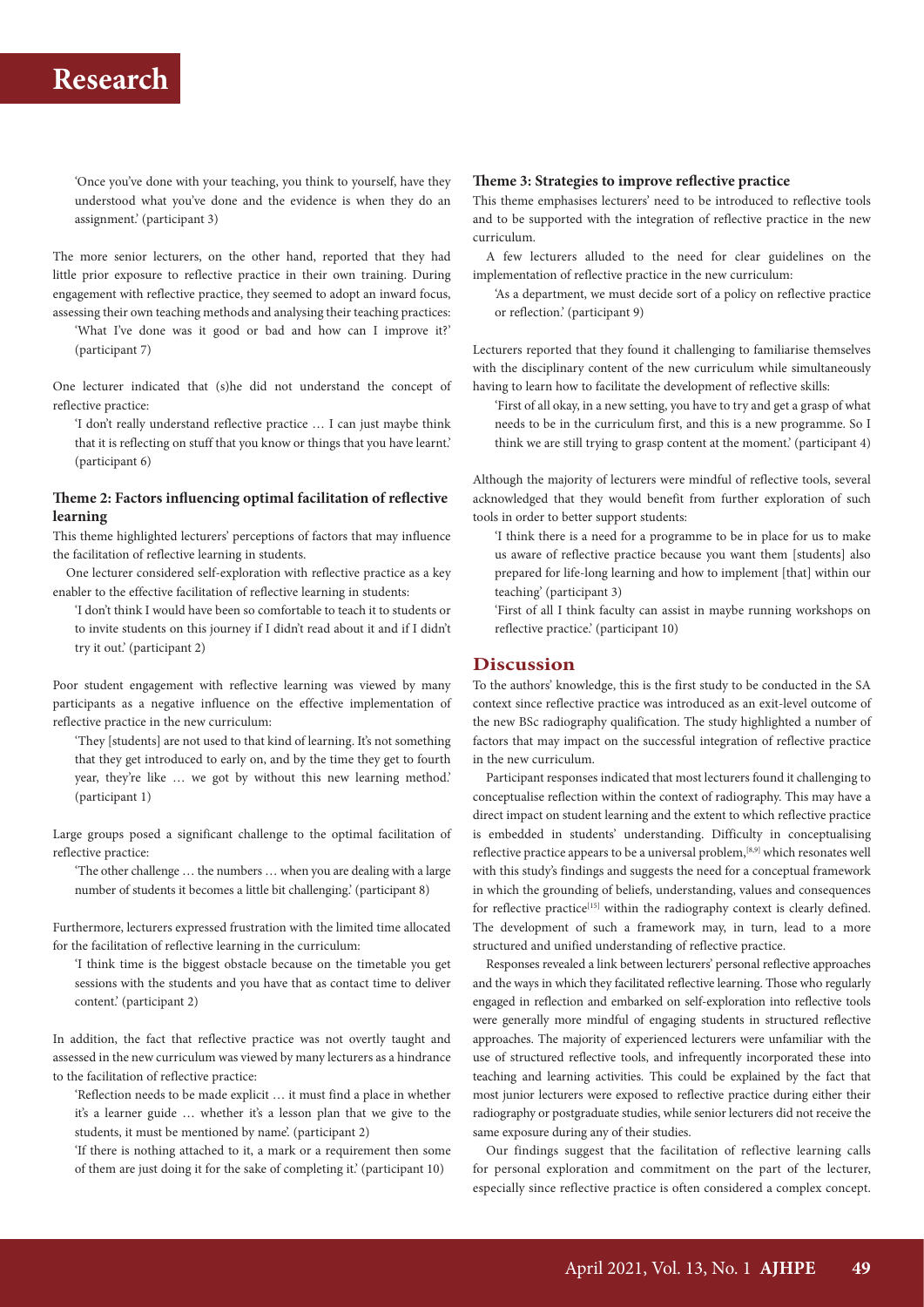Indeed, Race<sup>[10]</sup> emphasises the need for lecturers to be skilled in reflective practice in order to effectively facilitate the reflective learning process. The introduction of Coulson and Harvey's<sup>[11]</sup> scaffolded framework into the radiography education context could add value, as it makes provision for the scaffolding of both lecturers' and students' reflective competence in workplace-based curricula. Lecturers could greatly benefit from the opportunity to identify their own proximal zone of reflective development as a starting point in developing a more critical reflective approach to teaching and learning.<sup>[11]</sup> This is important because the outcomes of the reflective learner may be critically influenced by the lecturer's reflective competence.

Participant responses revealed diverse understandings of the concept of reflective practice as it relates to the new curriculum. The finding that reflective practice was not overtly taught and assessed in the curriculum highlights the need for clear and detailed curriculum guidelines on its facilitation. A study by Braine<sup>[8]</sup> correspondingly identified the issue that reflection was not made explicit in the curriculum and, as such, appeared to be disconnected from learning. Frank *et al*. [16] propose a clearly defined curriculum purpose, with measurable outcomes, to avoid possible misperceptions in educational programmes. Without clear objectives, facilitator guides and detailed teaching and assessment strategies, it may prove challenging to facilitate the desired type of learning. Furthermore, the finding that students were less likely to engage with reflective practice if marks were not allocated for such learning activities not only speaks to the fact that assessment drives learning, but also emphasises the importance of constructive alignment between learning outcomes, teaching and learning activities and assessment.<sup>[17]</sup>

The context in which learning takes place has a major impact on learning outcomes. Some lecturers felt that radiography, as a profession, lends itself naturally to reflection owing to the large component of workintegrated learning in the curriculum. However, they were confronted with overwhelming contextual challenges when facilitating reflective learning, including large classes and poor student engagement. They concluded that additional time should be allocated for reflective learning to promote optimal student engagement. Others felt that reflective learning was too time-consuming, and that learners needed convincing to engage with this kind of learning. These challenges are consistent with those found in the literature,<sup>[17]</sup> and the lecturers in the present study voiced the need to be introduced to strategies that will allow them to nurture reflective learning in large groups, and to manage time more efficiently.

As a result of research and educator development programmes, lecturers were cognisant of tools that encourage reflection. Interestingly, the more junior lecturers were most comfortable using reflective tools, as they had been exposed to them during their radiography training or other postgraduate studies. The data, however, shed little insight into the way lecturers use these tools. Structured questionnaires and portfolios in the final year of study were the only clear facilitative methods that could be identified from the data. Findlay *et al*. [2] advocate structured reflection as an effective method to encourage reflection in radiography. However, structured questionnaires could potentially be restrictive in nature for those who want to reflect critically. Lecturers, therefore, need to further explore tools that encourage critical reflection.

Participants further emphasised the need for faculty to participate in, and collaborate on, strategies that support the integration of reflection with discipline-specific content. Although most lecturers agreed that reflection was an integrated part of workplace learning, most of them found it challenging to integrate the theory and practice of reflection in the workplace. Braine's<sup>[8]</sup> findings echoed this, in that facilitators required guidance in innovative approaches to incorporating reflection into learning. Participants unanimously concluded that guidance, or the lack thereof, ultimately holds implications for the teaching and assessment of reflective practice. It became clear that a need for faculty development existed within the context of the new curriculum.

#### **Study limitations**

A limitation of the study is that it only considers the view of the radiography lecturers at a single institution. Students' reflective competence, as embedded via the new curriculum, was not addressed. However, the findings of the study provided insight into how reflective practice was interpreted and facilitated by lecturers in the new curriculum, which could assist other institutions that are also in the process of re-curriculation.

#### **Conclusion**

This study has highlighted the need for faculty development initiatives in which lecturers are introduced to reflective tools and educational strategies to support the facilitation of reflective practice in the new BSc radiography curriculum at a selected university of technology. Clearly outlined objectives and facilitator guides could establish a desired reflective practice culture. Furthermore, lecturers demonstrated varied understanding of reflective practice within radiography, which points to the need for a shared understanding of the concept. The successful facilitation of reflective practice was furthermore influenced by many barriers, which may ultimately impact on the successful attainment of graduate outcomes. There is a need for further research to determine the extent to which graduates of this programme have developed reflective competence.

**Declaration.** HT conducted the study in partial fulfilment of a Master's degree in Health Professions Education from Stellenbosch University.

**Acknowledgements.** This work would not have been possible without the participation of the radiography lecturers at the study site, and the authors gratefully acknowledge their valuable contributions. We would also like to thank the management at the study site for their support and permission to conduct the study. We gratefully acknowledge Dr Lakshini McNamee's contribution as co-investigator. We also extend our thanks to Mrs I Meyer for her contribution towards the final editing of the manuscript.

**Author contributions.** HT conducted the study in partial fulfilment of a Master's degree in Health Professions Education from Stellenbosch University. She collected and analysed the data and subsequently prepared the manuscript. MV acted as primary research supervisor, assisted with verifying the data analysis, and commented and contributed to various sections of the manuscript. Both authors reviewed and approved the final article.

**Funding.** None**.**

**Conflicts of interest.** None.

- 1. Sandars J. The use of reflection in medical education: AMEE Guide No. 44. Med Teach 2009;31(8):685-695.
- <https://doi.org/10.1080/01421590903050374><br>2. Findlay N, Dempsey SE, Warren-Forward HM. Development and validation of reflective inventories: Assisting<br>1. Fradiation therapists with reflective practice. J Radiother P [S1460396910000142](https://doi.org/10.1017/S1460396910000142)
- 3. Ward A, Gracey J. Reflective practice in physiotherapy curricula: A survey of UK university-based professional practice coordinators. Med Teach 2006;28(1):e32-39. <https://doi.org/10.1080/01421590600568512>